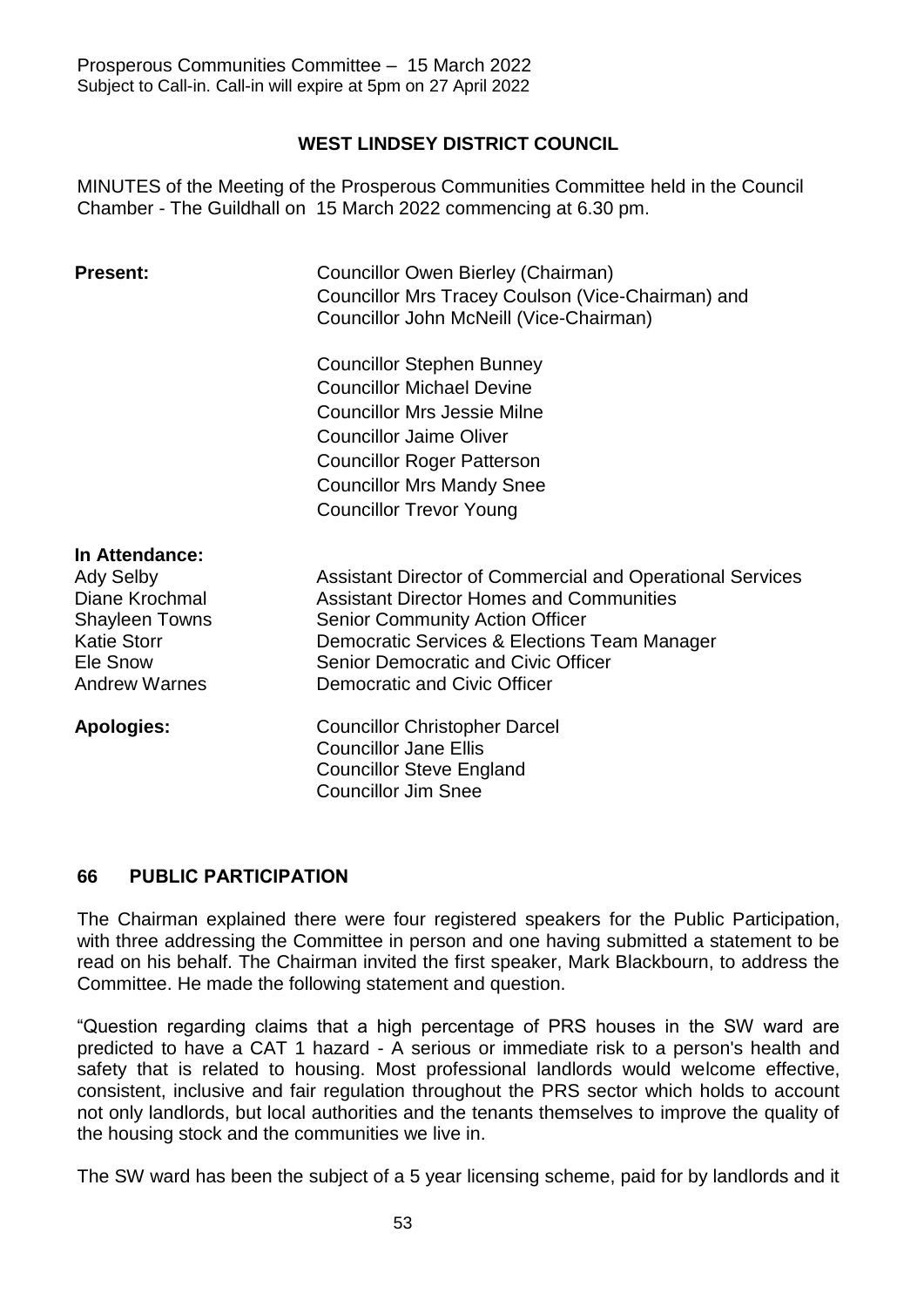has generally not been seen, by landlords, tenants and some local Councillors, as the success that is being hailed by WLDC. There is much concern that inspections for compliance of HHSRS, for example, over that 5 year term were often inconsistent and incorrect. However, it is generally recognised that the standard of homes provided by PRS in SW ward is higher having been subject to yearly inspections and any hazards identified being dealt with, within a mandatory time period.

Many Landlords however, are concerned that some CAT1 hazards, which may have been counted in the justification report to re-new the scheme in the SW ward may in fact be 'hazards' that are measured against modern day standards and cannot be resolved in a 100 year old plus house. An example of this would be that several houses were identified as having a CAT1 hazard which was actually the measurement of the stair tread depth and width on the original stairs which cannot be changed. To mitigate any risk of falling, every property was or has been fitted with an appropriate hand rail but this would still remain a CAT1 hazard. It has been conceded by enforcement officers that this can't be changed but can be managed. I am not aware of any accidents or injuries having being caused by the stair installations.

Justification to renew the Selective Licensing scheme in the SW ward relies heavily on data published in the report by Metastreet. It is acknowledged that 98% of the PRS landlords in the area complied with the scheme and some 2196 HHSRS compliance checks were carried out of 809 properties, yet it is predicted that 792 CAT1 hazards still exist in these previously licensed properties.

Could we please see a full breakdown of what these CAT1 hazards are 'likely' to be and why is it such a high number, an average of one CAT1 hazard per licensed property, after a 'successful' scheme implemented over the last 5 years?"

The Chairman thanked Mr Blackbourn and invited the second speaker, Emma Bailey, to address the Committee. Ms Bailey made the following statement and question.

"The towns neighbourhood plan talks about encouraging investors, which landlords are a large part of within this area, whether that be 1 property or 20 properties. No where in the 11 objectives does it say how you propose to improve the SWW and deal with the issues it has, other than using SL.

The issues in this area are many and when the council already have legislation that deals with rogue landlords it appears as a council you are discouraging landlord investors within the area by having this scheme. The Selective Licensing scheme was not intended to be used as a tool to identify bad properties and landlords. An alternative would be that rent benefit would only be paid to landlords that have completed some checks on a register, so any rogue landlord would not get their money unless they brought their properties up to standard.

In your plan there is not a specific "project" for this area when it has been identified as such a problem area, the only way you are looking at dealing with anything is through SL. The plan also states that 17% of houses are in poor condition, it does not however, state what proportion of that is private rented.

The previous scheme has not addressed the issues of ASB of tenants and it has not helped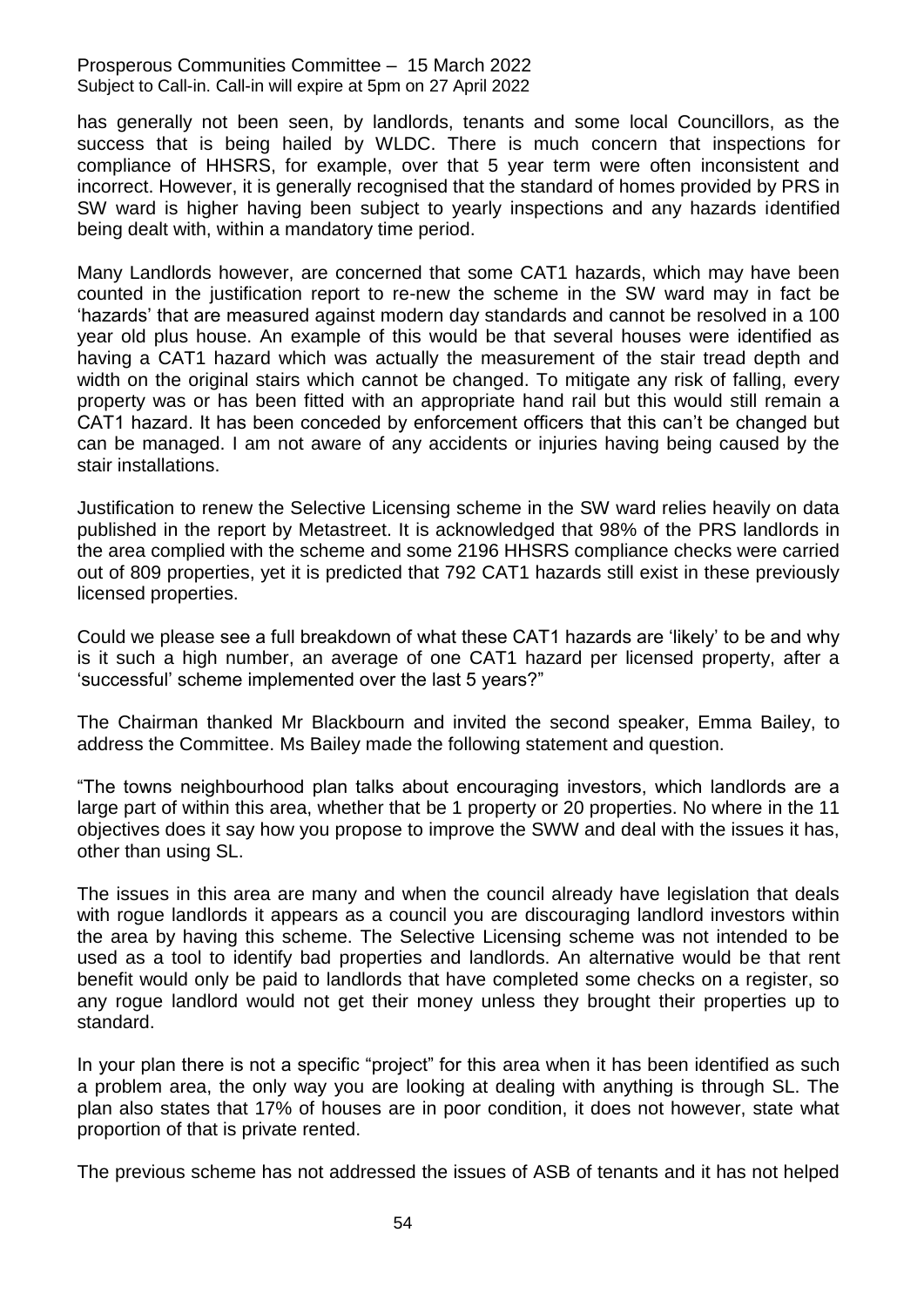landlords in taking action on AS offenders, 5 years on if the same issues still apply the scheme is not effective. It is not the role of the landlord to control ASB or crime or littering as examples, as these are completely out of their control. The UK crime statistics do not reflect the issues with ASB that WLDC claim to have, the data gathering does not appear to be transparent.

Many landlords have been told by their tenants they have been advised by WLDC to claim squatters' rights when they have been issued with an eviction notice forcing the landlord to put them through court at an extra cost, all the while not receiving rent or trying to deal with those tenants causing ASB. There is a consensus between landlords that they are going to sell up due to lack of support from the council, if this was coordinated and proceed on mass this would cause a large increase in social housing supply or incompetent landlords. We are yet to see evidence of any research that was obtained on the effects and consequences of this scheme when rents are raised.

The ongoing costs to a landlord are not appreciated. Many have spent a considerable amount of money improving properties and still have not had a return on their investment particularly with the increase in mortgages, erosion of tax relief on mortgages, insurances, legislative requirements and ongoing maintenance costs.

Housing associations are exempt from the scheme which is very topical at the moment in the media and will be contributing to the figures and data. It is however, interesting that representatives from housing associations are sitting on focus groups already established for the SWW but there is not a representative from the private sector!

The consultation has not been fully informative for all people that are affected in these areas. Key players in the community have not been made aware of the scheme so how are the average person meant to know about and understand what the scheme is for. Homeowners should be aware that they are supposed to inform their mortgage lenders, this can have an impact on lending and in turn effect house prices.

The WLDC survey was leading, so the results would look favourable, I challenged Andy Gray on this and his response was "point taken".

Communication between residents in SWW and authorities is poor through fear of retribution or lack of interest and action from authorities. Furthermore the level of inspections border on harassment on a tenant.

Landlords are still in the dark about where our money was spent improving SWW and what it was spent on that council tax does not cover.

WLDC officers appear not to have not listened to landlords over the last 5 years in relation to making improvements to the scheme

My question is when a scheme has run for 5 years and has not been successful in dealing with many of the reasons it was put in place for, why would you run it again, is it the case that WLDC are seeking to marginalise and reduce PRS in order for housing associations, companies and charities to take over such as Leap, P3, ACIS and East Midlands Homes Cooperative when these are all exempt from Selective Licensing?"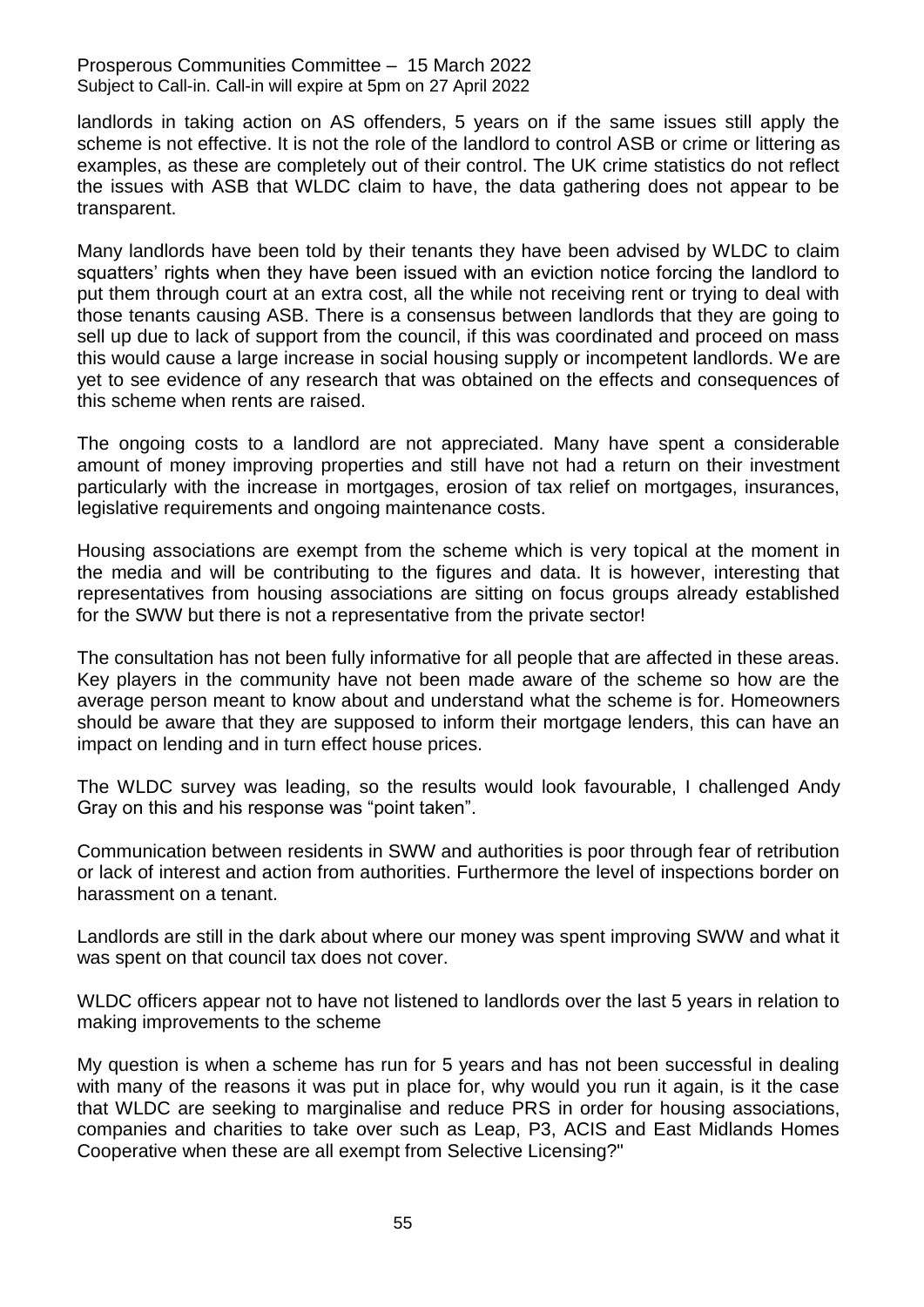The Chairman thanked Ms Bailey and invited the next speaker, Joanne Chapman, to address the Committee. She made the following statement and question.

"I have been a Landlord in Gainsborough for 28 years, investing in empty homes, refurbishing to a high standard and bringing them into the Private Rental Sector. I have been in the construction industry for 42 years, bar a 14 year career with Lincolnshire Police. On the whole I have maintained a very good relationship with my tenants and my rents are more than 25% below market average.

I would like to relate 2 of many personal experiences which demonstrate why this scheme is not fit for purpose. I received a letter asking to inspect one of my properties as the house next door was experiencing damp and the problem was thought to be originating in my house. I knew there was no damp in my house as I had done the damp proof course myself. After 2 inspections and 2 lists of remedial works I completed, predictably the problem was not solved. A third inspection, this time a damp specialist attended. My house was given a clean bill of health, no damp at all.

No doubt this totally unnecessary work will be a tick in the box for a house that has been improved, maybe 2 ticks as I was given 2 lists of remedial works to do. My tenant was disturbed 5 times, 3 times for inspections and twice for unnecessary work to be carried out.

The second instance was a very terse email giving me a strict time limit to ensure a 3 piece suite was removed from my tenants front yard. It turned out that she had paid the Council 2 weeks previously to collect it and was still waiting.

I would not mind so much if the scheme I was funding was efficient and effective, this is neither, and in my experience implemented shambolically at times. On average I get a call or message every 3 weeks asking if I have any properties to rent in Gainsborough. Now I tell them I am selling all my Gainsborough properties. Last year I sold 5 to a corporate Landlord who immediately increased rents by an average of 33%.

Another Landlord is in the process of buying 50 houses in Gainsborough with the intention of re-housing people from Glasgow and London. Those who remember Park Springs in the 70's will know how well that is likely to turn out. I still look for property investment opportunities but now I look outside the West Lindsey area. Two other Landlords I know are evicting their tenants and selling up. I will be selling one more this year which falls in the extended area.

Selective Licensing is honourable in its intent but I fear that it will have the opposite affect with many more small landlords selling and exiting the market or reinvesting out of the area thus reducing private rental housing stock.

I would like to ask what research has been done on the effects and consequences for tenants in relation to increased rents and loss of housing stock as a result of the Licensing scheme."

The Chairman thanked Ms Chapman and requested the Democratic Services Officer read aloud the final statement and question from the fourth registered speaker, Mr David Masters. The following was read aloud.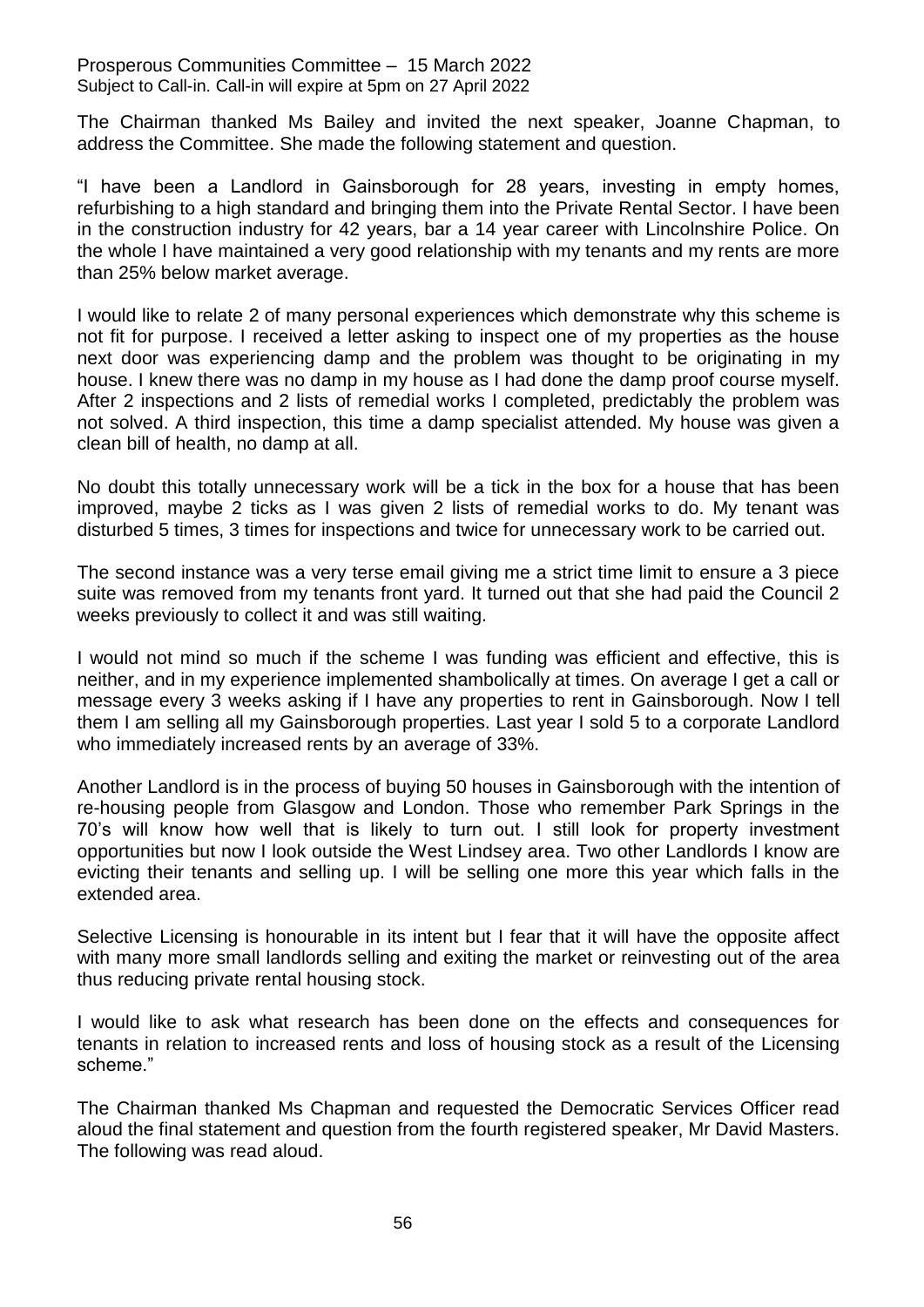"The previous WLDC Selective Licence Scheme ran for 5 years. A sum of in excess of £300,000 was collected from Private Sector Landlords to fund the scheme. The accounts / usage of the money has not been made easily publicly available to the service receivers, i.e. the landlords, to justify the expense.

Anti-social behaviour (ASB) was one of the key areas that the previous scheme was, and now proposed scheme is supposed to tackle. ASB was and is supposed to be a partnership approach between landlords and other "Stakeholders" within the scheme. Landlords have received little and more often no help in addressing ASB of their and neighbouring tenants. Good landlords will always ensure that ASB clauses feature within tenancy agreements and will speak with their relevant tenant offenders. ASB is traditionally reduced through regular gainful employment of individuals, which could not be within the general remit of any landlord.

Evidence has also not been produced as to from where ASB manifested, i.e. was it from within Private Rental Sector (PRS) habitations, privately owned properties, shopping and public areas? How do we reasonably know it is manifested from within tenanted properties of Selectively Licensed Landlords? According to national crime statistics it also appears that ASB has fallen and is not a problem within the South West Ward of WLDC, the previous and proposed target area for Selective Licencing.

Therefore, bearing in mind the afore mentioned information my question is - How can a new scheme be legally and ethically justified when a previous scheme failed to provide financial and physical evidence tackling ASB issues, when in fact it may not actually be a Selective Licence issue and perhaps more of a Police enforcement issue for which residents pay Council Tax for anyway?"

The Chairman thanked all speakers for their attendance and participation and explained that, following the decision at Full Council on 7 March 2022, the consultation and any subsequent action in relation to Selective Licensing had been halted and as such, there would need to be further consideration given to any future plans. He stated that any comments submitted through the course of the consultation would be answered in due course and that this Committee would receive a further report on the matter at the next meeting. The Chairman added that written responses to the received questions would be shared with participants and Members after the meeting.

A point of information was raised by Councillor T. Young, stating that the participants had submitted their questions in sufficient time and it had been expected that an answer would be provided on the night. The Chairman reiterated his earlier comments.

Vice Chairman J. McNeill raised a point of order in that, the earlier point of information was not made according to the Rules of Procedure and as such should not be minuted. Having sought advice from the Democratic Services and Elections Team Manager, the ruling on a point of order was a decision for the Chairman. The Chairman therefore declared that the comments as made would be included in the minutes

**NOTE:** Councillor T. Young left the meeting at 6.50pm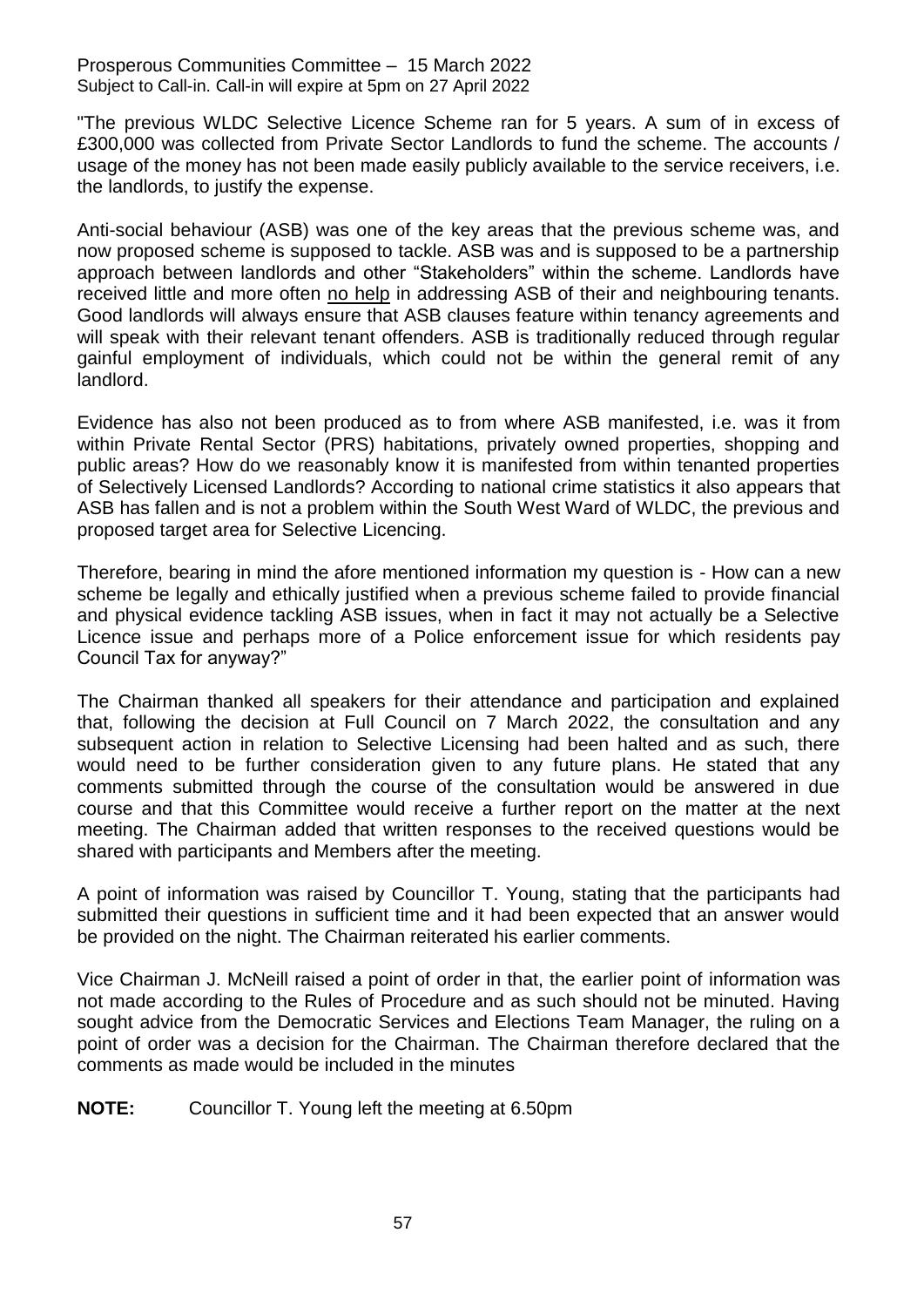## **67 MINUTES OF PREVIOUS MEETING**

**RESOLVED** that the Minutes of the Meeting of the Prosperous Communities Committee held on 25 January, 2022 be confirmed and signed as a correct record.

## **68 MEMBERS' DECLARATIONS OF INTEREST**

There were no declarations made at this point in the meeting.

## **69 MATTERS ARISING SCHEDULE**

With no comments or questions, the contents of the Matters Arising schedule were duly **NOTED.**

## **70 WEST LINDSEY HOUSING STRATEGY REFRESH**

Members heard from the Assistant Director Homes and Communities regarding the updated West Lindsey Housing Strategy 2022-2024 and seeking approval to extend the Homelessness and Rough Sleeping Strategy. It was explained that the West Lindsey Housing Strategy 2018-2022 had the vision "Everyone has access to good quality housing which meets their housing need and aspiration, in a pleasing environment which enables a healthy lifestyle". To achieve the vision, three key strategic themes were identified:

- Driving Housing Growth to meet housing need
- Improving homes and transforming places
- A partnership approach to support choice, wellbeing and independence

The current West Lindsey Housing Strategy was due to expire in 2022. A review of this strategy began in mid-2021 which determined that even though there had been a significant amount of work undertaken to meet the aspirations of the strategy, the key themes were still as relevant today as they were back in 2018 when they were adopted. This led to a process which looked to refresh the existing strategy and extend out a further two years to allow for more work to be undertaken to realise the vision. A new West Lindsey Corporate Plan would be delivered in 2023. This approach would enable the Housing Strategy to contribute to delivery of a new corporate plan.

It was explained that new sections of the strategy were introduced to acknowledge the changes that had occurred over the past 4 years and to understand what challenges and opportunities those changes brought. The following sections had been added to the strategy:

- Levelling up
- Covid-19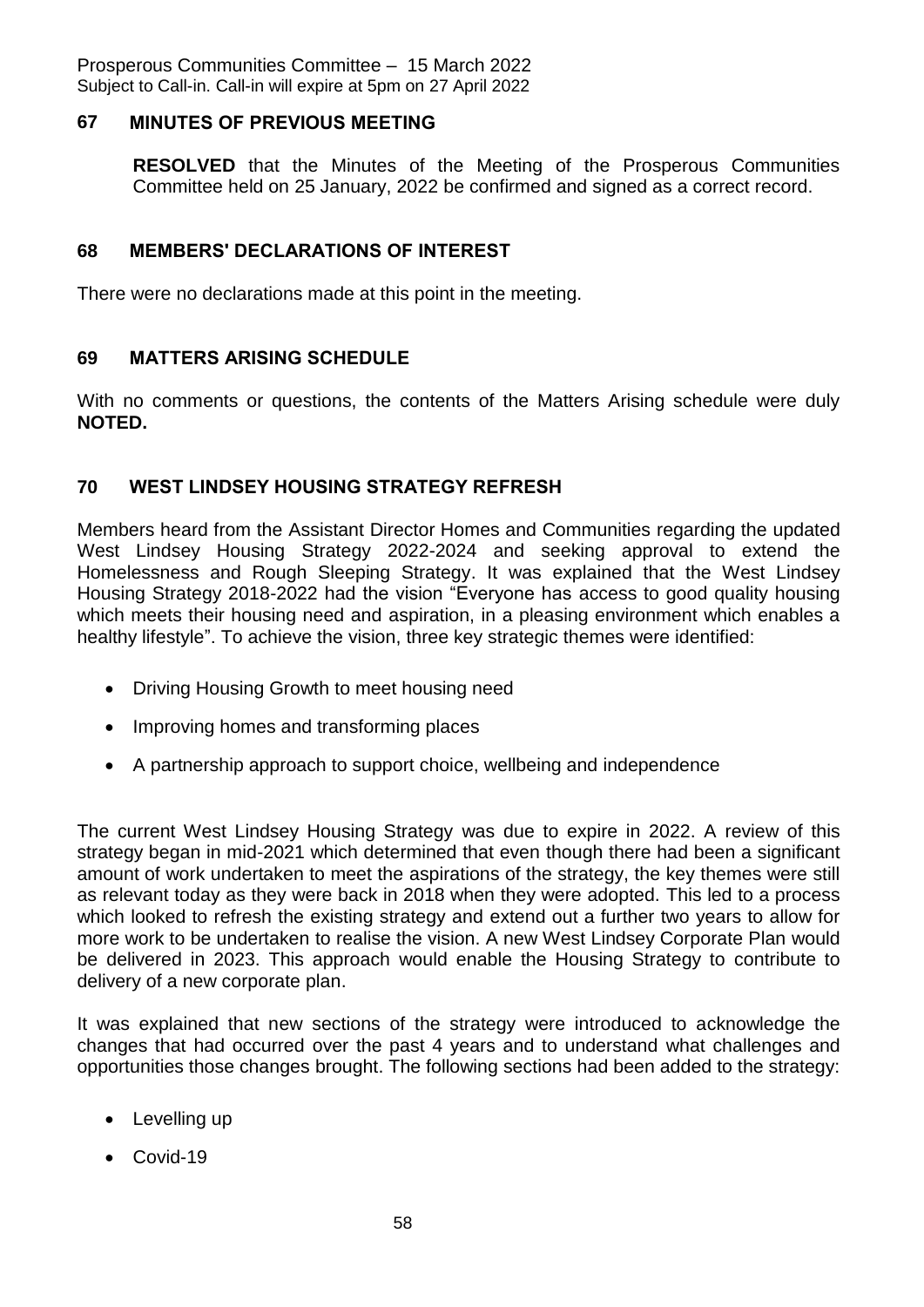- Climate change
- Selective Licensing

The current Lincolnshire Homelessness and Rough Sleeping Strategy approved by Prosperous Communities Committee in November 2017, covered the period up to the end of 2021. The strategy had an action plan to underpin the priorities and had been led by the Homelessness Lead Officers of the seven Local Authorities across Lincolnshire. The authorities had recently contributed to a joint Strategic Lead post, hosted by North Kesteven District Council, as a dedicated resource to lead and coordinate the delivery of this associated strategy.

Members heard that the strategy was due to be reviewed in 2021, however Covid-19 presented many challenges and workstreams were re-prioritised. The

focus on ensuring the 'Everyone In' campaign and vulnerable people were able to access accommodation and advice throughout the pandemic was prioritised. The recruitment process to the aforementioned new post had also created further delays. A review of the existing strategy would take place to update on progress on previous highlighted priorities and shape workstreams to fit within

pandemic recovery plans, and would be undertaken by the seven local authorities in Lincolnshire.

The purpose of the review was to:

- **e** establish the current level of homelessness across the county,
- project its likely growth (or decline) in future years,
- identify what was currently being done and by whom,
- identify the level of resource available to prevent and tackle homelessness in the future
- identify gaps and what needed to be done to ensure a robust and sustainable response to homelessness.

It was explained that, in order for a comprehensive review of the homelessness strategy to be completed, it was requested that Members endorsed the existing strategy for a further 12 months to comply with the statutory requirements.

Members thanked the Officers involved for their work and widely supported the content of the report and approach towards the review of the strategy. There were concerns raised regarding access to help from relevant teams and it was explained that each district had their own team, with the new post holding a strategic role across the county, not to be replacing the individual teams. Members discussed the need for a holistic approach to homelessness, requiring the involvement of health and wellbeing services as well as the housing teams.

A Member of the Committee suggested there needed to be greater importance attached to climate and sustainability considerations with regard to housing solutions and new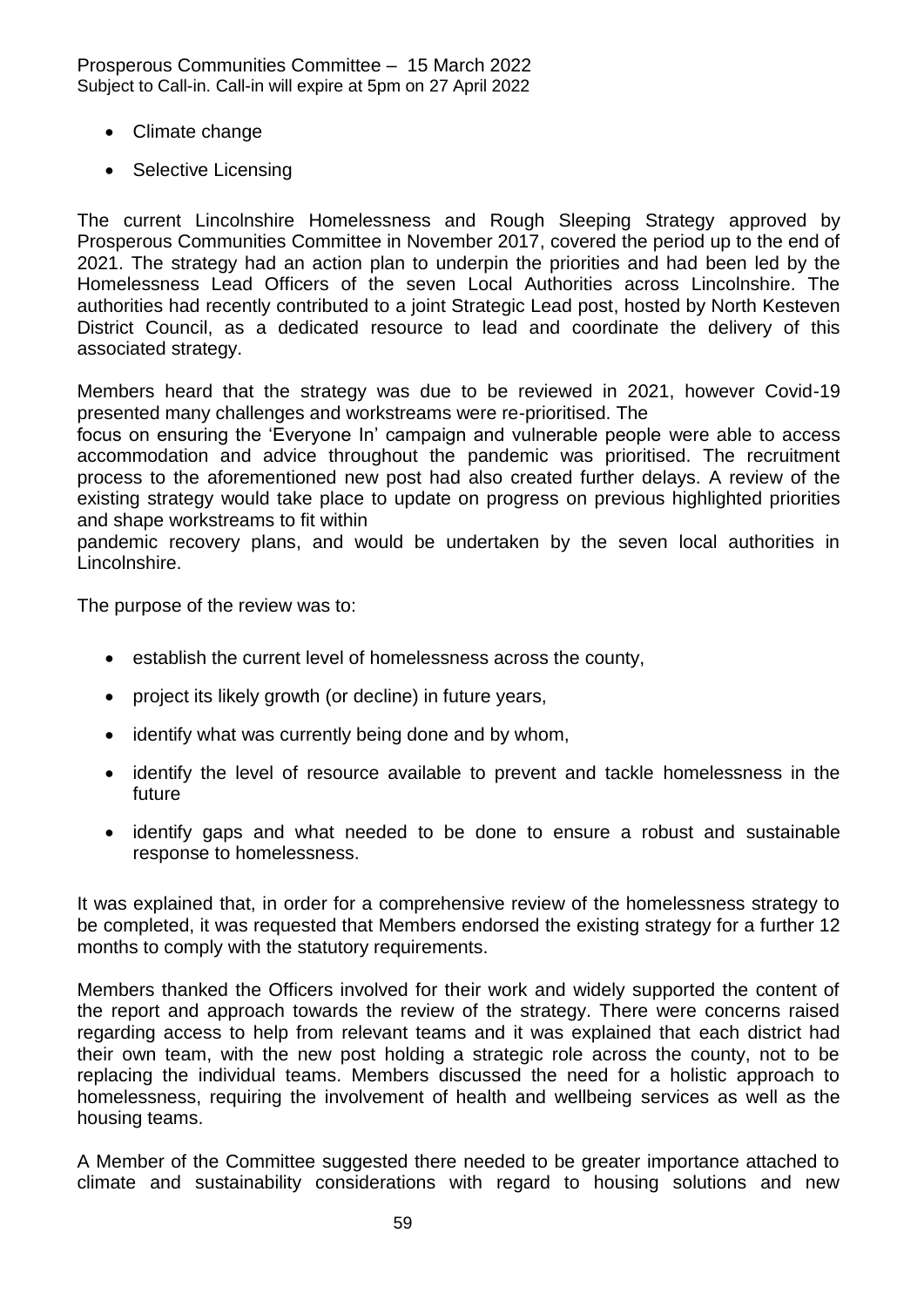developments in the district. It was recognised that the review of the Central Lincolnshire Local Plan made some steps to address this but it was suggested that the strategy could go further. These comments were acknowledged and it was noted that the review of the strategy would cover this aspect.

In relation to the statistics included in the report regarding Selective Licensing, a Member of the Committee referenced the speakers from earlier in the evening and enquired whether the information contained within the report where accurate. It was confirmed that at the time of writing the report, the statistics were accurate and that the information contained within the strategy was more generic and did not need to be amended at this point.

It was noted that it was intended to bring an annual report to the Committee to chart the progress and success of the work around the strategy, in the district and across the county.

Members of the Committee enquired as to how the housing of Ukrainian families in the area was being managed and whether there was any indication of how many families or individuals would be located in West Lindsey. It was explained that work was underway to offer homes however the details of such arrangements were still being worked out and it was such a rapidly moving situation, it was not yet possible to provide concrete figures. Members of the Committee recognised the difficulty of the circumstances and thanked Officers for their work.

Having been moved and seconded, it was

### **RESOLVED** that

- a) the progress made against the previous Housing Strategy be accepted; and
- b) the revised Housing Strategy 2022 2024 be approved and adopted; and
- c) the Lincolnshire Homelessness and Rough Sleeping Strategy be endorsed for a further 12 months to 31 December 2022.

# **71 LINCOLNSHIRE PREVENTING DOMESTIC ABUSE STRATEGY**

The Committee gave consideration to a report presented by the Assistant Director Homes and Communities, introducing the duties required as a result of the Domestic Abuse Act 2021 and the Lincolnshire Preventing Domestic Abuse Strategy. It was explained that the governance around the domestic abuse agenda in Lincolnshire had been reviewed in response to the Domestic Abuse Bill and a partnership consultation that took place in 2020. As a result of this, and following the enactment of the Domestic Abuse Act in April 2021, Lincolnshire had developed a Domestic Abuse partnership that sat alongside the Safer Lincolnshire Partnership, the Lincolnshire Safeguarding Children's Partnership and the Lincolnshire Safeguarding Adults Board, putting Domestic Abuse at the core of the safeguarding agenda and ensuring it received the focus and dedication it required. The partnership was made up of multi-agency representatives, including Lincolnshire Police, NHS services, County Council services, district councils, amongst others.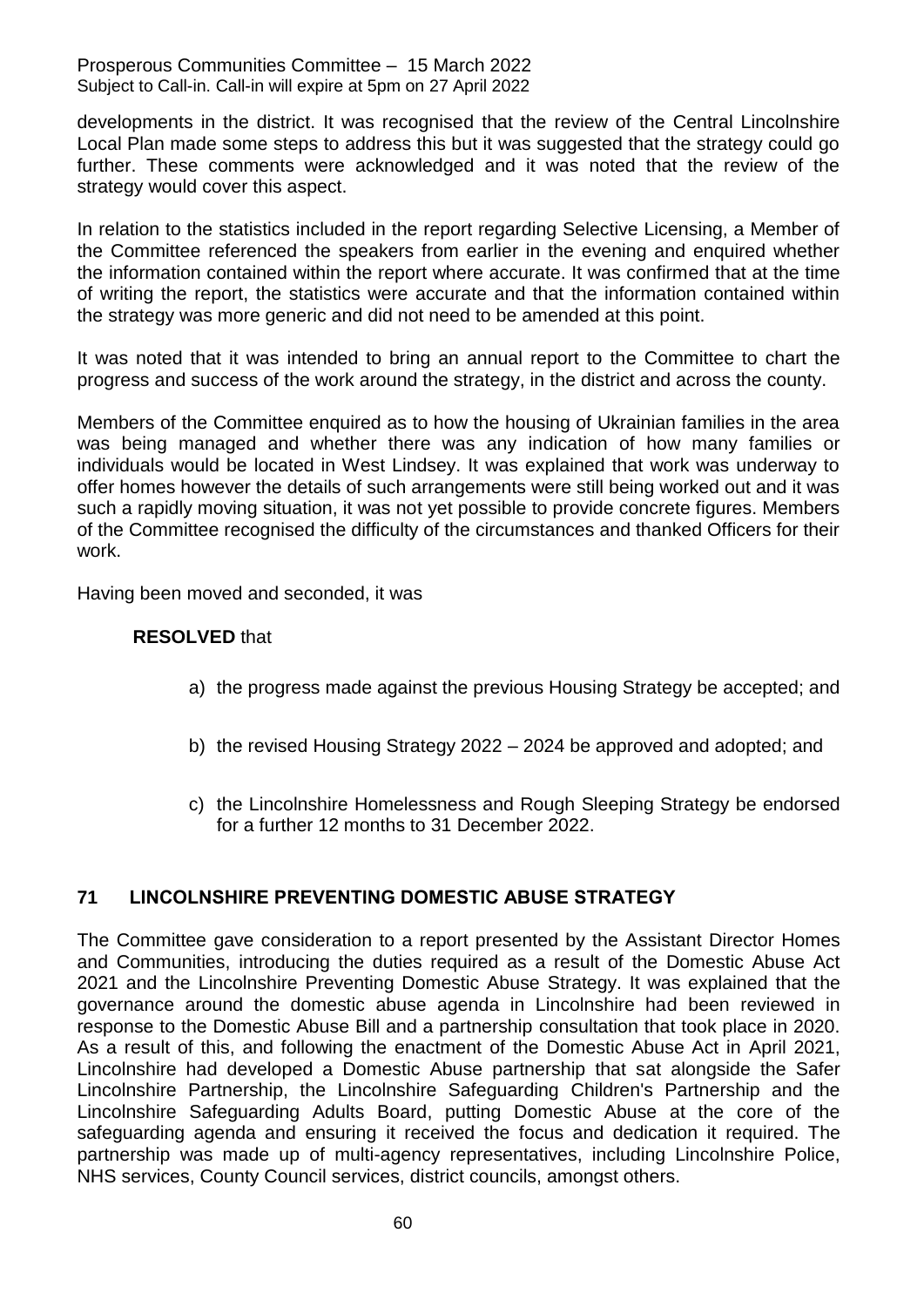The strategy was published in January 2022 in line with Lincolnshire County Council's new statutory responsibilities under the new Act and set out the shared ambition and key priorities for the Lincolnshire Domestic Abuse partnership in tackling domestic abuse and outlined the key areas of action over the coming three years.

Members heard that a delivery plan would be developed in collaboration with the partnership with the aim of addressing the ambitions set out within the strategy. As a partnership it was felt that the strategy should set out the overall ambitions, principles and objectives in tackling domestic abuse, with the delivery plan setting out how to achieve this, ensuring a level of fluidity was built into the process in order to respond to a changing landscape. The strategy and subsequent delivery plan and commissioning plans would address the needs of all victim groups. The Committee was asked to agree the priorities within the strategy, in line with supporting the Domestic Abuse Act 2021.

There was widespread support for the purpose and role of the strategy, as well as recognising the need for an holistic approach, to include work with perpetrators of abuse and appreciate the external influences that may have an impact when supporting victims of abuse.

Having been moved and seconded it was unanimously

**RESOLVED** that the priorities set out within the Lincolnshire Preventing Domestic Abuse Strategy 2021-2024, which contribute to fulfilling the statutory duties placed on the council to support the Domestic Abuse Act 2021, be agreed.

# **72 PROPOSALS FOR PLATINUM JUBILEE CELEBRATIONS**

The Committee heard from the Senior Democratic and Civic Officer with a report outlining the proposals for commemorating the Queen's Platinum Jubilee and seeking additional funding for the Platinum Jubilee Community Fund. Members heard details of several initiatives, such as the Platinum Pudding, Song for the Commonwealth and The Queen's Green Canopy. It was explained that schools across the district had been approached to be involved in such schemes, with photos and videos of events to be shared across social media as a 'Jubilee montage'. In addition to working with local councils and community groups, it was explained that the Platinum Jubilee Community Fund had received a greater level of interest than anticipated and as such, it was suggested that an additional £20,000 be allocated to the fund. Any allocated funds not awarded by the Platinum Jubilee Community Fund would be returned to the main Community Grants Programme budget.

Vice Chairman J. McNeill, as Chairman of the Platinum Jubilee Working Group, highlighted the community nature of events taking place around the district and brought the Committee's attention to the '70 Acts of Service' detailed within the report. This was a way for individuals to be involved in the commemorations on a more personal level, honouring the Queen as the Head of the Church of England, as well as helping in their local communities and bringing people together with a common cause. The website and suggested list of actions was included in the report.

With further expressions of support from Members of the Committee, and having been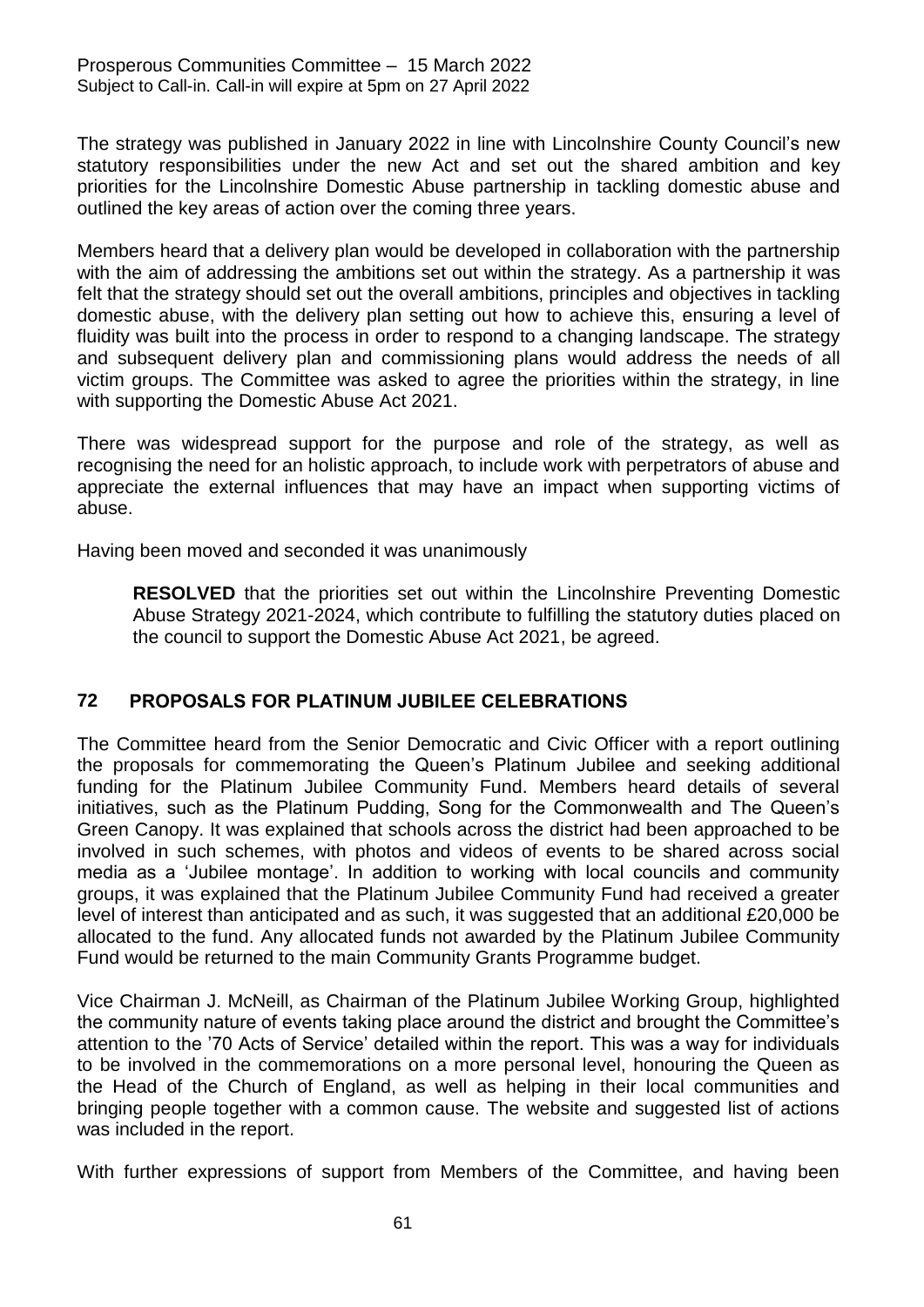moved and seconded, it was unanimously

## **RESOLVED** that

- a) the proposals for engaging with, and publicising of, district-wide celebrations for the Queen's Platinum Jubilee, be received; and
- b) a further use of £20k of the Communities Grant Fund, to deliver the West Lindsey Platinum Jubilee Community Fund, be approved under delegated powers.

# **73 WORKPLAN**

The Committee gave consideration to the work plan for upcoming meetings. A Member of the Committee enquired as to whether his suggestion at Full Council on 7 March, in relation to an options paper for Selective Licensing, had been carried forward. The Chairman assured Members that Officers were aware of the suggestion as a potential way forward.

With no further comments, questions, or requirement for a vote, the Work Plan was **DULY NOTED**.

# **74 EXCLUSION OF PUBLIC AND PRESS**

**RESOLVED** that under Section 100 (A)(4) of the Local Government Act 1972, the public and press be excluded from the meeting for the following item of business on the grounds that it involved the likely disclosure of exempt information as defined in paragraph 3 of Part 1 of Schedule 12A of the Act.

**Note:** The meeting entered closed session at 7.59pm

# **75 HEMSWELL CLIFF MANAGED ESTATES CONTRACT RENEWAL**

Members heard from the Senior Community Action Officer, with a report to provide an update on progress with the normalisation and stabilisation strategy at Hemswell Cliff and to seek approval to offer a further five year Managed Estate contract to Hemswell Resident Company.

The history of the site was reiterated for Members, as well as the inception of the Managed Estate Contract and progress achieved in the area to date. It was explained that the report recommended that the Council continued to support Hemswell Residents Company through the next five-year period, which would be particularly aligned with, and supportive of, the realisation of regeneration and growth investment opportunities.

Members of the Committee commended the Officer for her work in the area, as well as recognising the work of the residents and local community, pulling together to make such notable improvements. It was noted that the planned fourth tier government review had been